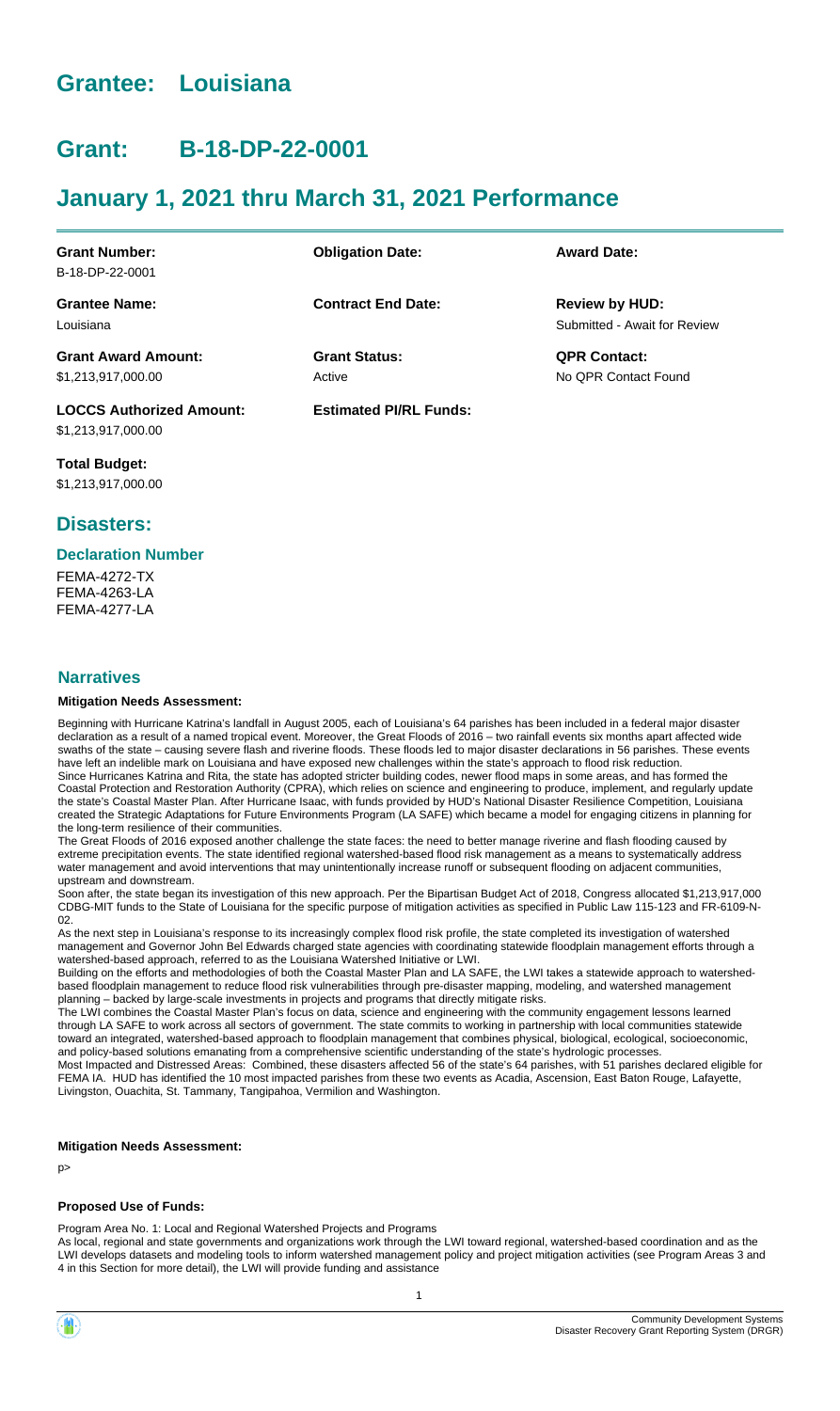to local and regional organizations to implement identified projects and programs with demonstrable and quantifiable mitigation outcomes. These projects and programs may include, but are not limited to, direct physical improvements to the watershed, ecological and waterway restoration projects, code enforcement activities, floodplain/floodway easements, and strategic land acquisitions and other projects that demonstrably enhance the storage and ecosystem capacity of the land and water systems within the state's respective watersheds. Program Area No. 2: State Projects and Programs

Following the Great Floods of 2016, the state identified numerous projects and/or programs that are necessary for immediate implementation of a more comprehensive flood mitigation strategy. In these cases, the state – through the LWI – will award projects, as selected through a non-competitive process for immediate implementation. These projects and programs must align with the LWI's approach to comprehensive statewide and regional watershed management focused on four dimensions: (1) evidence-backed flood control projects, (2) innovative floodplain management, (3) public education and (4) changing development patterns. For activities that use Urgent Need Mitigation as their national objective, the state will demonstrate how projects will result in a measurable and verifiable reduction in the risk of loss of life and property.

Program Area No. 3: Watershed Monitoring, Mapping and Modeling

This program addresses the unmet mitigation need for watershed data and modeling, and will enable long-term flood resilience, more targeted flood control project selection and regional coordination along watershed boundaries. This program can also be anticipated to reduce the need for disaster response and enhance such response efforts when deployed, aid in the provision of critical lifelines and enable a demonstrable reduction in flood risk within HUD-MID and LA-MID parishes.

Program Area No. 4: Watershed Policy, Planning and Local Capacity Assistance

While different levels of capacity and integration exist in various agencies and regions of the state, these entities are not currently coordinated on a regional watershed basis and their activities and authorities are often circumscribed within the boundaries of a single parish or municipality. State and local agencies, communities, and stakeholders must collaborate, organize, and make decisions on a watershed basis in order to plan for and manage water and flood events effectively.

Through this program, the state will partner with federal, state, local agencies and experts, as well as private industry, to complete an assessment of state, regional, and local programs, as well as to offer technical assistance, educational and capacity building support services to state agencies, local governments, non-profit organizations, planning and development organizations, chambers of commerce, and other public-serving agencies and organizations in order to encourage the

#### **Proposed Use of Funds:**

alignment of effort across watersheds to promote the LWI's approach to watershed management. This technical assistance will also facilitate the establishment of coalitions among parishes and municipal governments – based on watersheds – to implement regional policies and projects funded through other programs within this grant. For activities that use Urgent Need Mitigation as their national objective, the state will require sub-grantees to demonstrate how their projects will result in a measurable and verifiable reduction in the risk of loss of life and property.

Many existing state, regional and local organizations have limited experience or capacity related to watershed-specific issues, such as floodplain policy development and implementation, or related to analyzing impacts of floodplain policies on local and regional economies, natural and built environments, and wildlife and fisheries. Under this program, the LWI will coordinate extensive public engagement, training, and research, and ultimately, will develop informed and collaborative policies and planning tools. This program area includes three specific elements: technical assistance, development of statewide and regional watershed management plans, and administration.

| <b>Overall</b>                                     | <b>This Report Period</b> | <b>To Date</b>   |
|----------------------------------------------------|---------------------------|------------------|
| <b>Total Projected Budget from All Sources</b>     | \$433,670,040.00          | \$482,226,720.00 |
| <b>Total Budget</b>                                | \$433,670,040.00          | \$482,226,720.00 |
| <b>Total Obligated</b>                             | \$300,032,120.00          | \$348,588,800.00 |
| <b>Total Funds Drawdown</b>                        | \$221,769.72              | \$386,729.64     |
| <b>Program Funds Drawdown</b>                      | \$221,769.72              | \$386,729.64     |
| Program Income Drawdown                            | \$0.00                    | \$0.00           |
| <b>Program Income Received</b>                     | \$0.00                    | \$0.00           |
| <b>Total Funds Expended</b>                        | \$221,769.72              | \$386,729.64     |
| <b>HUD Identified Most Impacted and Distressed</b> | \$0.00                    | \$0.00           |
| <b>Other Funds</b>                                 | \$0.00                    | \$0.00           |
| <b>Match Funds</b>                                 | \$0.00                    | \$0.00           |
| Non-Match Funds                                    | \$0.00                    | \$0.00           |

#### **Funds Expended**

| <b>Overall</b>                                  | <b>This Period</b> | <b>To Date</b> |
|-------------------------------------------------|--------------------|----------------|
| LOUISIANA DEPARTMENT OF ENVIRONMENTAL QUALITY   | \$0.00             | \$0.00         |
| Office of Community Development (OCD), Disaster | \$221.769.72       | \$386,729.64   |

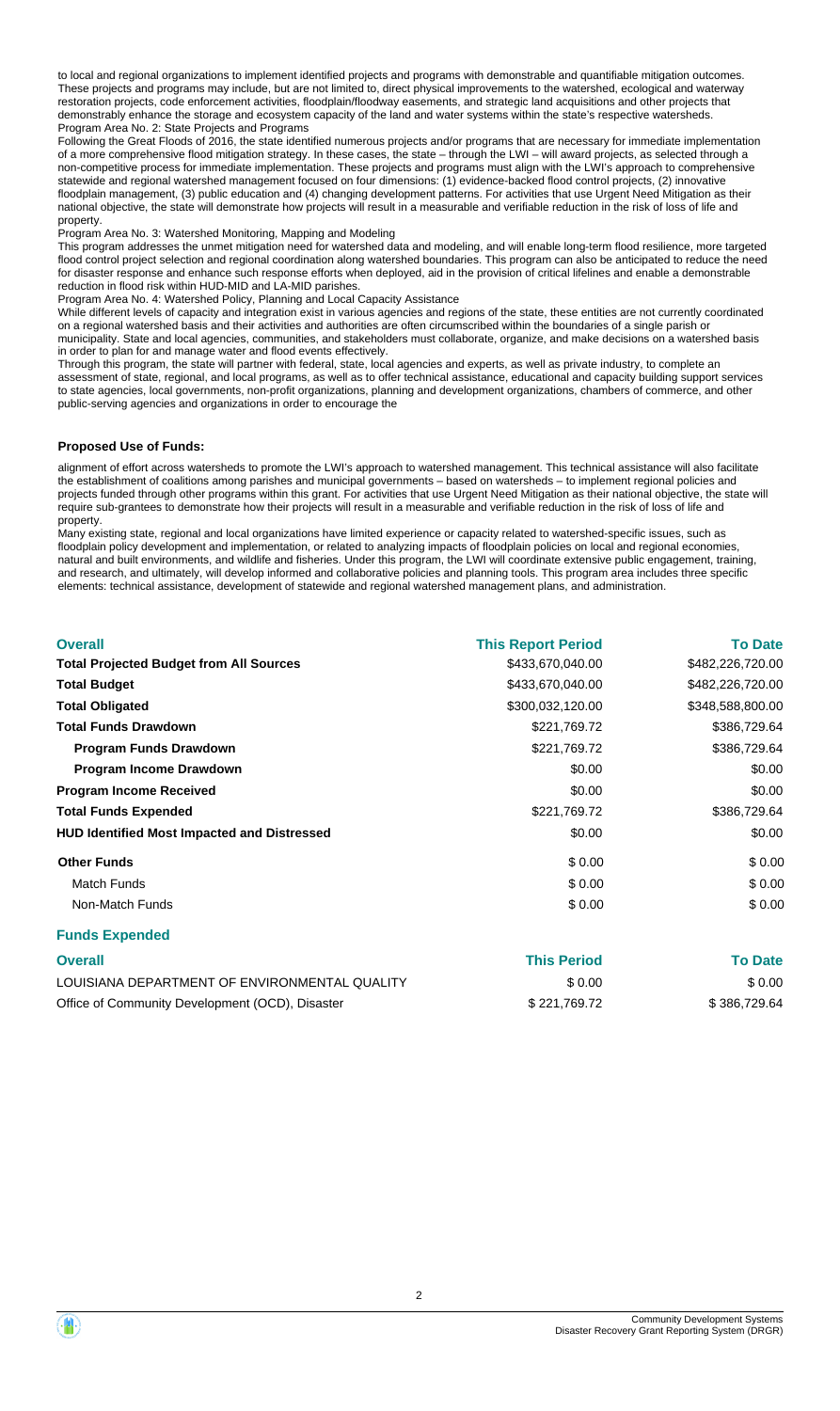# **Progress Toward Required Numeric Targets**

| <b>Requirement</b>                  | <b>Target</b>       | <b>Projected</b> | <b>Actual</b> |
|-------------------------------------|---------------------|------------------|---------------|
| <b>Overall Benefit Percentage</b>   | 50.00%              | 5.44%            | N/A           |
| <b>Minimum Non Federal Match</b>    | \$.00               | \$.00            | \$.00         |
| <b>Overall Benefit Amount</b>       | \$60,695,850,000.00 | \$23,610,000.00  | \$.00         |
| <b>Limit on Public Services</b>     | \$182,087,550.00    | \$.00            | \$.00         |
| Limit on Admin/Planning             | \$242,783,400.00    | \$48,556,680.00  | \$386,729.64  |
| <b>Limit on Admin</b>               | \$60,695,850.00     | \$48,556,680.00  | \$386,729.64  |
| <b>Most Impacted and Distressed</b> | \$606,958,500.00    | \$216,835,020.00 | \$.00         |

# **Overall Progress Narrative:**

In 2021 Q1, Administration activities under the MIT program includes furtherance of CDBG-MIT Action Plan Program Areas, including:

 • Watershed Projects Grant Program: Local and Regional - Round 1: The state closed the submittal process for full applications on March 12, 2021. Two Round 1 Workflow meetings (March 17 and 31) were held with state agency staff to prepare for review and scoring processes. Approximately 190 full applications were submitted for review and scoring. The state is expected to score and recommend up to \$60M in projects for award to the Council in May and regional recommendations for up to \$40M are expected to be submitted to the Council for approval in Summer.

 • State Projects and Programs: On March 22, the LWI coordinating state agencies announced selection of 15 projects receiving \$163 million in funding as part of this noncompetitive program. The projects align with the missions of the LWI agencies and the long-term resilience objectives of LWI. OCD is finalizing agreements with applicants and project applications, of which some applicants have begun procuring project designers, one project began the environmental review process and one project has gone out to bid.

 • Watershed Policy, Planning and Local Capacity Assistance: 2021 regional outreach materials, tools and strategies are complete, and efforts to plan Phase II of the Regional Capacity Building Grant Program are underway. Phase II is expected to be funded by MIT funds.

Watershed Monitoring, Mapping and Modeling In 2021 Q1, Watershed Monitoring, Mapping and Modeling activities under the MIT program include:

 • Statewide Modeling Program: OCD entered into an \$84 million CEA for 36 months with LA DOTD to manage the development of 48 HUC8 hydraulic and hydrologic models statewide across 7 modeling consultant teams in furtherance of development of modeling across the state and in neighboring states. Efforts aim to support long-term decision-making based on the best available scientific data to enable smart immediate, intermediate, and long-term decisions related to development, investment in structural and nonstructural infrastructure, land-use decisions, and other public and private mechanisms for investment.

 • River and Rain Gauge Enhancement Program: The state continues to make progress as part the statewide River and Rain Gauge Enhancement program, which includes acquisition, installation and monitoring of river gauges in those currently under-monitored and unmonitored areas, as well as the time and effort related to the operation, monitoring, collection and review of data from the gauges. To this end OCD entered into a \$15,419,380 CEA for six years with DEQ. A sub-agreement between DEQ and USGS is in development, approximately 5 (of the 100 sites identified) are ready to install, locations have been inspected, and both USGS and DEQ are hiring new staff to support this program over the life of the grant.

NOTE: For all activities in this QPR with no narratives, there were no expenditures in this quarter.

# **Project Summary**

| <b>Project #, Project Title</b>                 | <b>This Report</b>                      | <b>To Date</b>                          |                                         |
|-------------------------------------------------|-----------------------------------------|-----------------------------------------|-----------------------------------------|
|                                                 | <b>Program Funds</b><br><b>Drawdown</b> | <b>Project Funds</b><br><b>Budgeted</b> | <b>Program Funds</b><br><b>Drawdown</b> |
| 3105, State Administration and Planning         | \$221.769.72                            | \$48,556,680.00                         | \$386,729.64                            |
| 3106, Local and Regional Watershed Projects and | \$0.00                                  | \$570.666.243.00                        | \$0.00                                  |
| 3107, State Infrastructure and Housing          | \$0.00                                  | \$312,757,590.00                        | \$0.00                                  |
| 3108, Non-Federal Cost Share Assistance         | \$0.00                                  | \$96,988,107.00                         | \$0.00                                  |

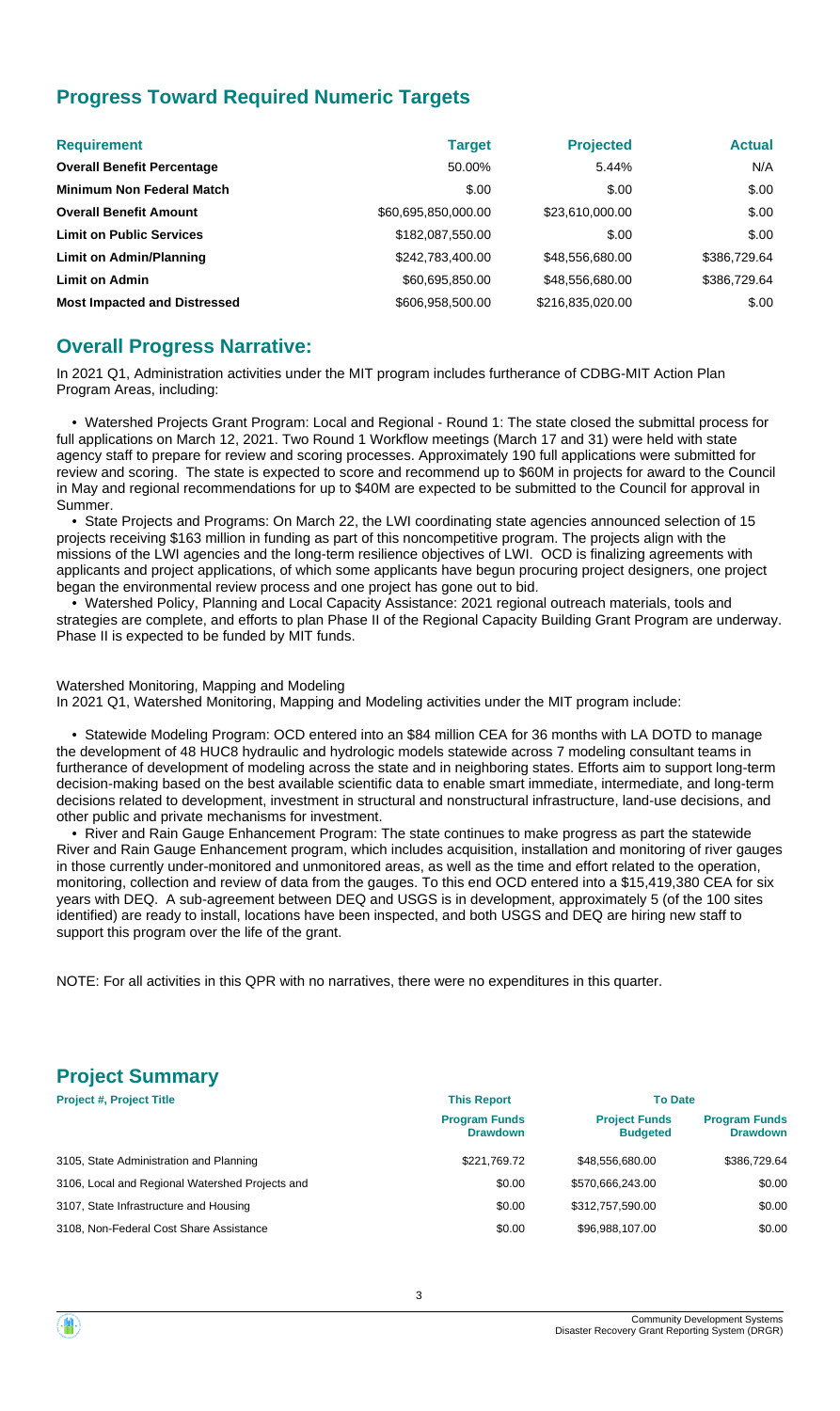| 3109, Watershed Monitoring, Mapping, and Modeling    | \$0.00 | \$145.670.040.00 | \$0.00 |
|------------------------------------------------------|--------|------------------|--------|
| 3110, Watershed Policy, Planning, and Local Capacity | \$0.00 | \$24.278.340.00  | \$0.00 |
| 3111, State Economic Development and Resilience      | \$0.00 | \$15,000,000,00  | \$0.00 |
| 9999, Restricted Balance                             | \$0.00 | \$0.00           | \$0.00 |

# **Activities**

**Project # / 3105 / State Administration and Planning**

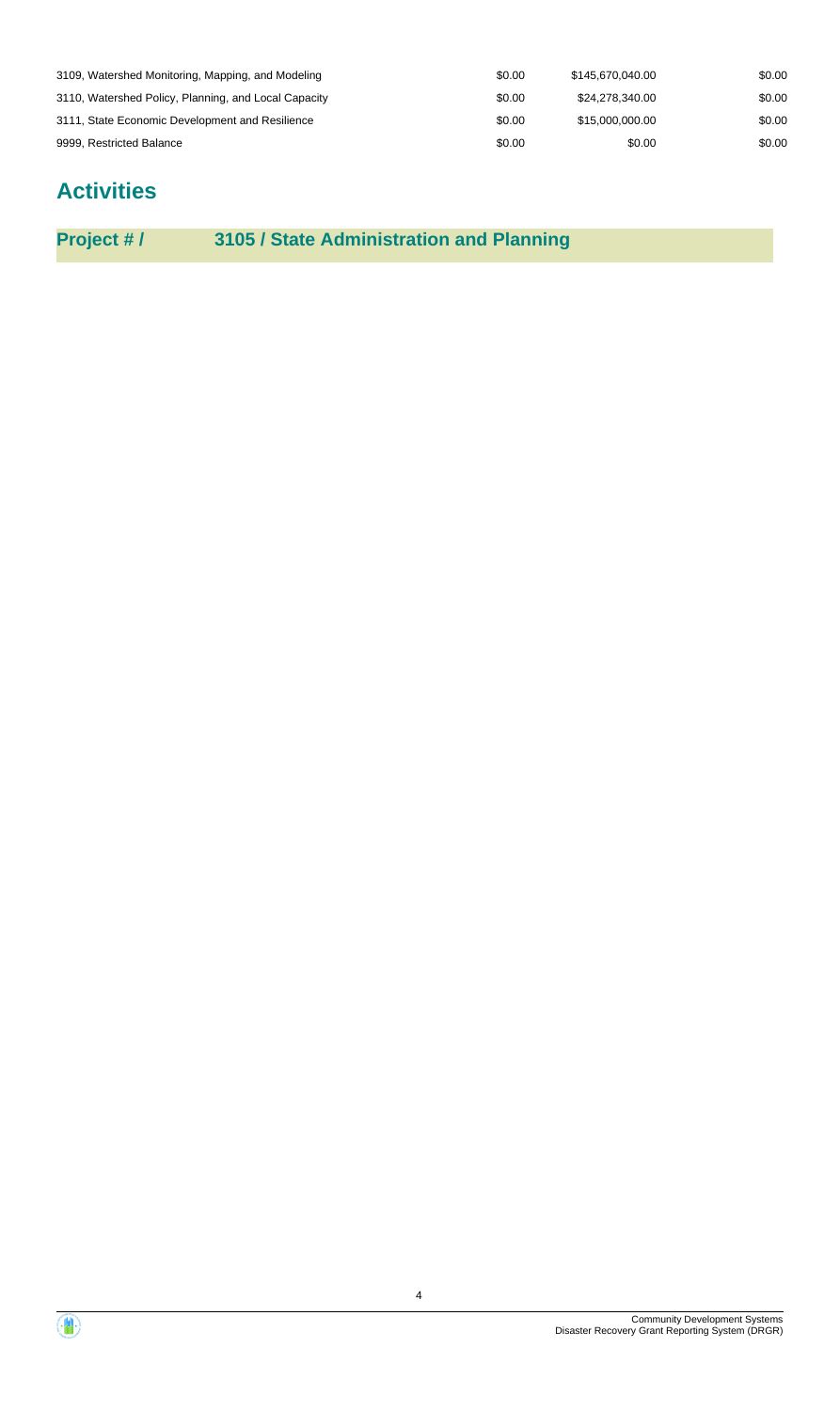**65MTAD1001**

# **Activitiy Type:**

**Projected Start Date: Benefit Type: National Objective:** 09/16/2020 N/A Administration **National Contract Contract Contract Contract Contract Contract Contract Contract Contract Contract Contract Contract Contract Contract Contract Contract Contract Contract Contract Contract Contract Contract Project Number:** 3105

# **Activity Status:**

**Projected End Date: Completed Activity Actual End Date:** 09/16/2032 **Project Title:** State Administration and Planning

### **Responsible Organization:**

NA **NA** Office of Community Development (OCD), Disaster

| <b>Overall</b>                                  | <b>Jan 1 thru Mar 31, 2021</b> | <b>To Date</b>  |
|-------------------------------------------------|--------------------------------|-----------------|
| <b>Total Projected Budget from All Sources</b>  | \$0.00                         | \$48,556,680.00 |
| <b>Total Budget</b>                             | \$0.00                         | \$48,556,680.00 |
| <b>Total Obligated</b>                          | \$0.00                         | \$48,556,680.00 |
| <b>Total Funds Drawdown</b>                     | \$221,769.72                   | \$386,729,64    |
| <b>Program Funds Drawdown</b>                   | \$221,769.72                   | \$386,729.64    |
| <b>Program Income Drawdown</b>                  | \$0.00                         | \$0.00          |
| <b>Program Income Received</b>                  | \$0.00                         | \$0.00          |
| <b>Total Funds Expended</b>                     | \$221,769.72                   | \$386,729.64    |
| Office of Community Development (OCD), Disaster | \$221.769.72                   | \$386,729.64    |
| <b>Most Impacted and Distressed Expended</b>    | \$0.00                         | \$0.00          |

### **Activity Description:**

This activity funds the costs necessary for the general administration of the LWI, to include but not limited to the state's and subrecipients' time administering programs, compliance, and monitoring of the state's subrecipients, vendors, and other recipients of funding and other costs specified as eligible administrative expenses in 24 CFR 570.206

# **Location Description:**

### **Activity Progress Narrative:**

Expenditures this quarter were for state administrative expenses of the MIT grant.

# **Accomplishments Performance Measures**

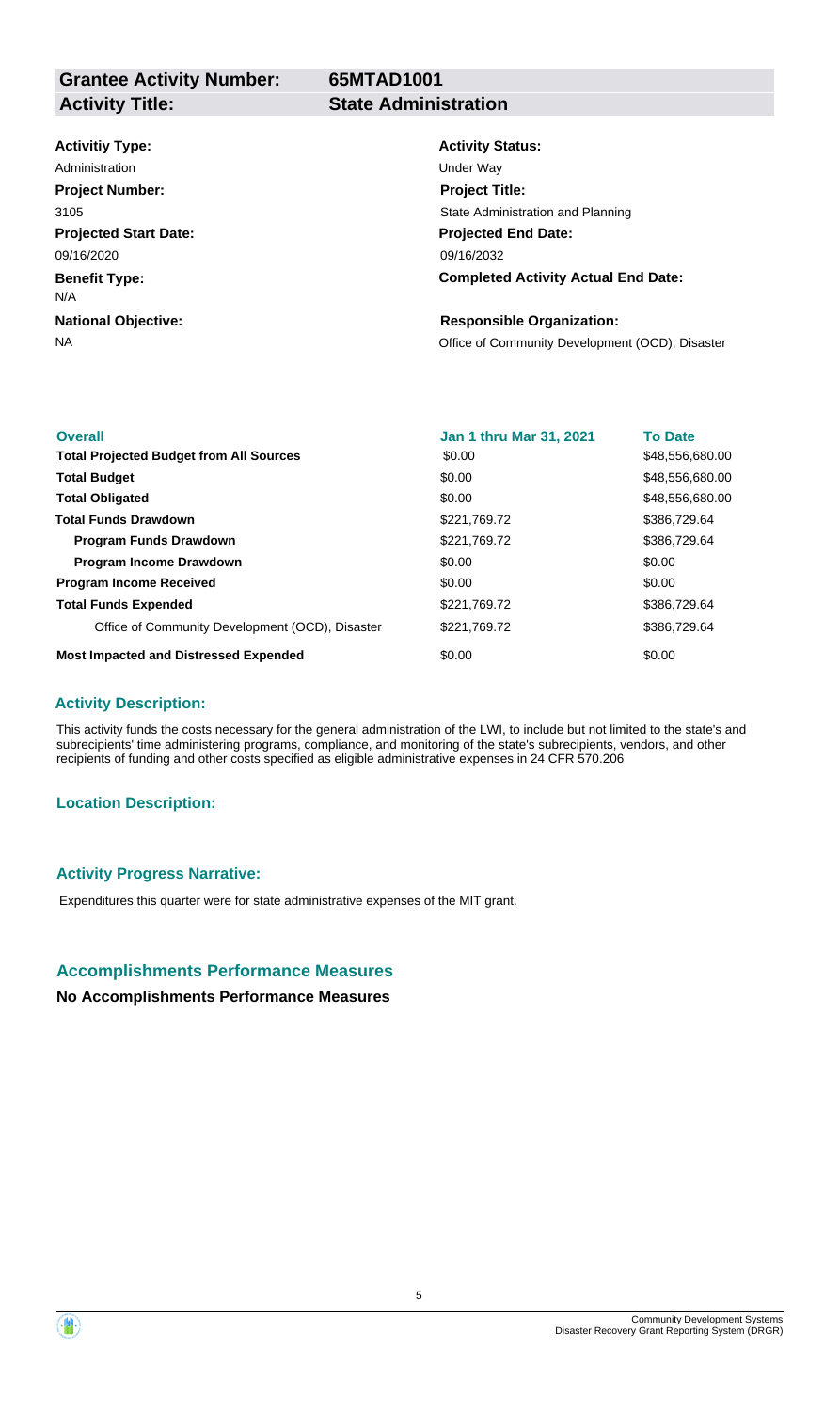**No Beneficiaries Performance Measures found.**

# **Activity Locations**

**No Activity Locations found.**

# **Other Funding Sources Budgeted - Detail**

# **No Other Match Funding Sources Found**

No Other Funding Sources Found **Other Funding Sources Amount Amount Amount Amount Amount Amount Amount** Total Other Funding Sources

**Activity Supporting Documents:** None

# **Project # / 3107 / State Infrastructure and Housing**

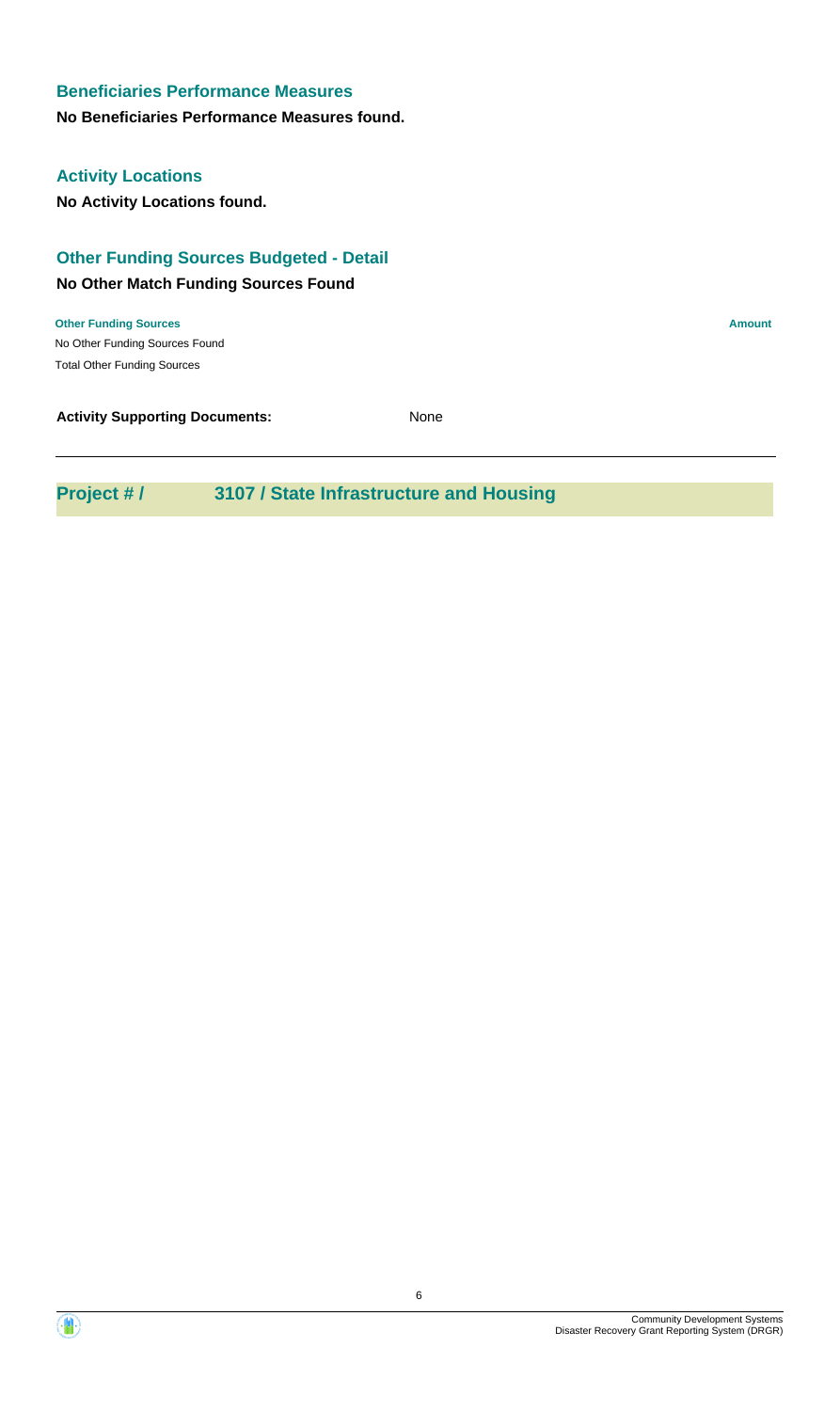**Grantee Activity Number:**

**65MTAB7201**

#### **Activitiy Type:**

**Projected Start Date: Benefit Type:** 04/01/2021 MIT - Buyout of Properties and The Under Way **Project Number:** 3107

Area ( Census )

**National Objective:**

# **Activity Title: Large Area Buyouts - LMI Area**

**Activity Status: Projected End Date: Completed Activity Actual End Date:** 03/31/2030 **Project Title:** State Infrastructure and Housing

### **Responsible Organization:**

Low/Mod Low/Mod Charles Community Development (OCD), Disaster

| <b>Overall</b>                                  | <b>Jan 1 thru Mar 31, 2021</b> | <b>To Date</b> |
|-------------------------------------------------|--------------------------------|----------------|
| <b>Total Projected Budget from All Sources</b>  | \$0.00                         | \$8,610,000.00 |
| <b>Total Budget</b>                             | \$8,610,000.00                 | \$8,610,000.00 |
| <b>Total Obligated</b>                          | \$3,444,000.00                 | \$3,444,000.00 |
| <b>Total Funds Drawdown</b>                     | \$0.00                         | \$0.00         |
| <b>Program Funds Drawdown</b>                   | \$0.00                         | \$0.00         |
| <b>Program Income Drawdown</b>                  | \$0.00                         | \$0.00         |
| <b>Program Income Received</b>                  | \$0.00                         | \$0.00         |
| <b>Total Funds Expended</b>                     | \$0.00                         | \$0.00         |
| Office of Community Development (OCD), Disaster | \$0.00                         | \$0.00         |
| <b>Most Impacted and Distressed Expended</b>    | \$0.00                         | \$0.00         |

### **Activity Description:**

The Large Area Buyout Program will purchase properties at high risk of future flooding. This activity will be comprised of demolition, clearance, & disposition of properties bought out.

### **Location Description:**

In Cameron, Vermilion, and St. Tammany parishes in Louisiana.

### **Activity Progress Narrative:**

Added new Activity, Large Area Buyouts - LMI Area, with budget of \$8,610,000.00 and obligation of \$3,444,000.00. Changed Activity Status from Planned to Underway. There were no expenditures in this quarter.

# **Accomplishments Performance Measures**

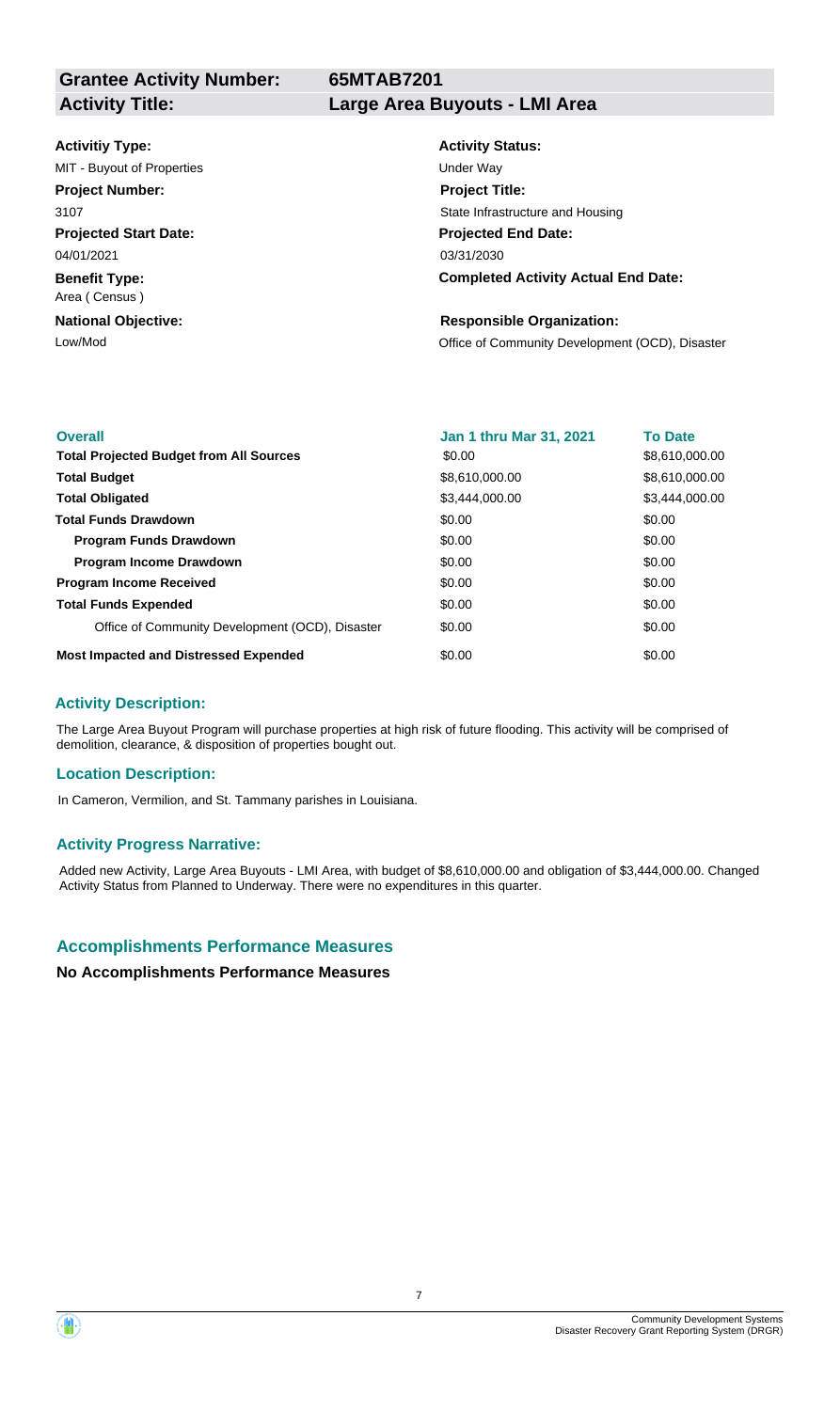### **No Beneficiaries Performance Measures found.**

# **Activity Locations**

**No Activity Locations found.**

# **Other Funding Sources Budgeted - Detail**

## **No Other Match Funding Sources Found**

No Other Funding Sources Found **Other Funding Sources Amount Amount Amount Amount Amount Amount Amount** Total Other Funding Sources

**Activity Supporting Documents:** None

Disaster Recovery Grant Reporting System (DRGR)

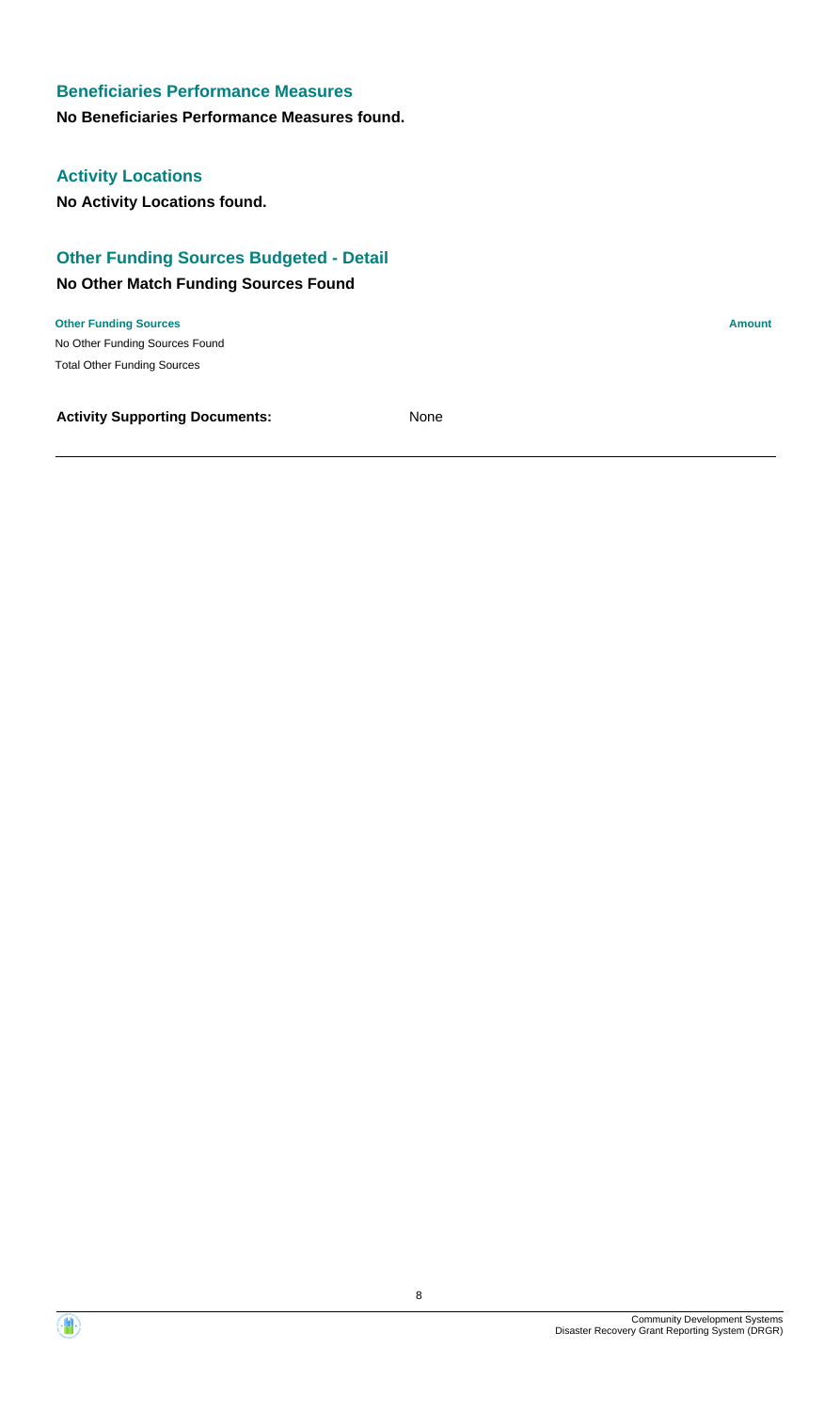**Grantee Activity Number: Activity Title: Large Area Buyouts - UN Area**

**65MTAB7202**

### **Activitiy Type:**

**Projected Start Date:** 04/01/2021 MIT - Buyout of Properties and The Under Way **Project Number:** 3107

**Benefit Type:** Area ( Census )

**National Objective:**

**Activity Status: Projected End Date: Completed Activity Actual End Date:** 03/31/2030 **Project Title:** State Infrastructure and Housing

### **Responsible Organization:**

Urgent Need Mitigation Office of Community Development (OCD), Disaster

| <b>Overall</b>                                  | <b>Jan 1 thru Mar 31, 2021</b> | <b>To Date</b> |
|-------------------------------------------------|--------------------------------|----------------|
| <b>Total Projected Budget from All Sources</b>  | \$0.00                         | \$3,690,000.00 |
| <b>Total Budget</b>                             | \$3,690,000.00                 | \$3,690,000.00 |
| <b>Total Obligated</b>                          | \$1,476,000.00                 | \$1,476,000.00 |
| <b>Total Funds Drawdown</b>                     | \$0.00                         | \$0.00         |
| <b>Program Funds Drawdown</b>                   | \$0.00                         | \$0.00         |
| <b>Program Income Drawdown</b>                  | \$0.00                         | \$0.00         |
| <b>Program Income Received</b>                  | \$0.00                         | \$0.00         |
| <b>Total Funds Expended</b>                     | \$0.00                         | \$0.00         |
| Office of Community Development (OCD), Disaster | \$0.00                         | \$0.00         |
| <b>Most Impacted and Distressed Expended</b>    | \$0.00                         | \$0.00         |

### **Activity Description:**

The Large Area Buyout Program will purchase properties at high risk of future flooding. This activity will be comprised of demolition, clearance, & disposition of properties bought out.

### **Location Description:**

In Cameron, Vermilion, and St. Tammany parishes in Louisiana.

### **Activity Progress Narrative:**

Added new Activity, Large Area Buyouts - UN Area, with budget of \$3,690,000.00 and obligation of \$1,476,000.00. Changed Activity Status from Planned to Underway. There were no expenditures in this quarter.

# **Accomplishments Performance Measures**

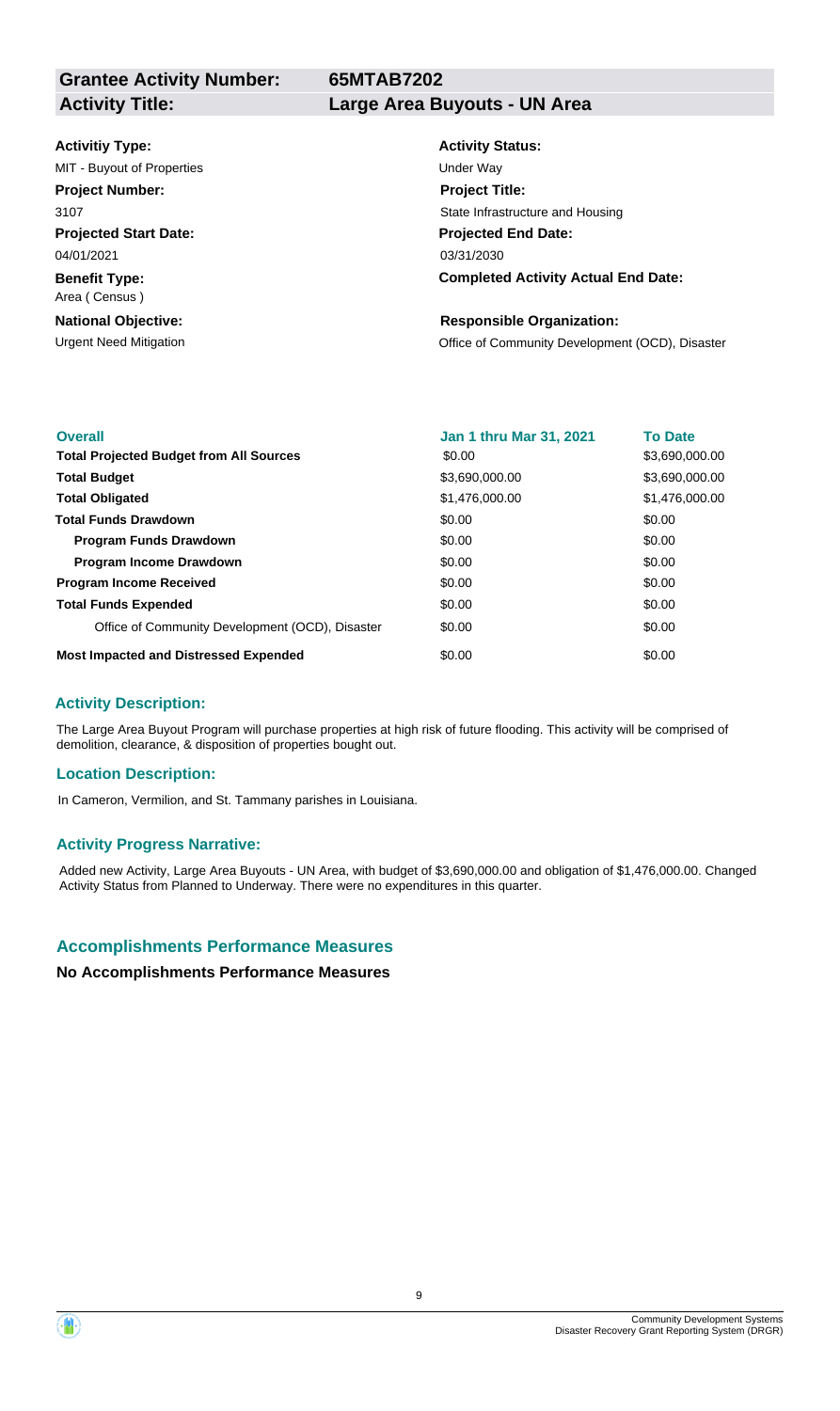### **No Beneficiaries Performance Measures found.**

# **Activity Locations**

**No Activity Locations found.**

# **Other Funding Sources Budgeted - Detail**

### **No Other Match Funding Sources Found**

No Other Funding Sources Found **Other Funding Sources Amount Amount Amount Amount Amount Amount Amount** Total Other Funding Sources

**Activity Supporting Documents:** None

Disaster Recovery Grant Reporting System (DRGR)

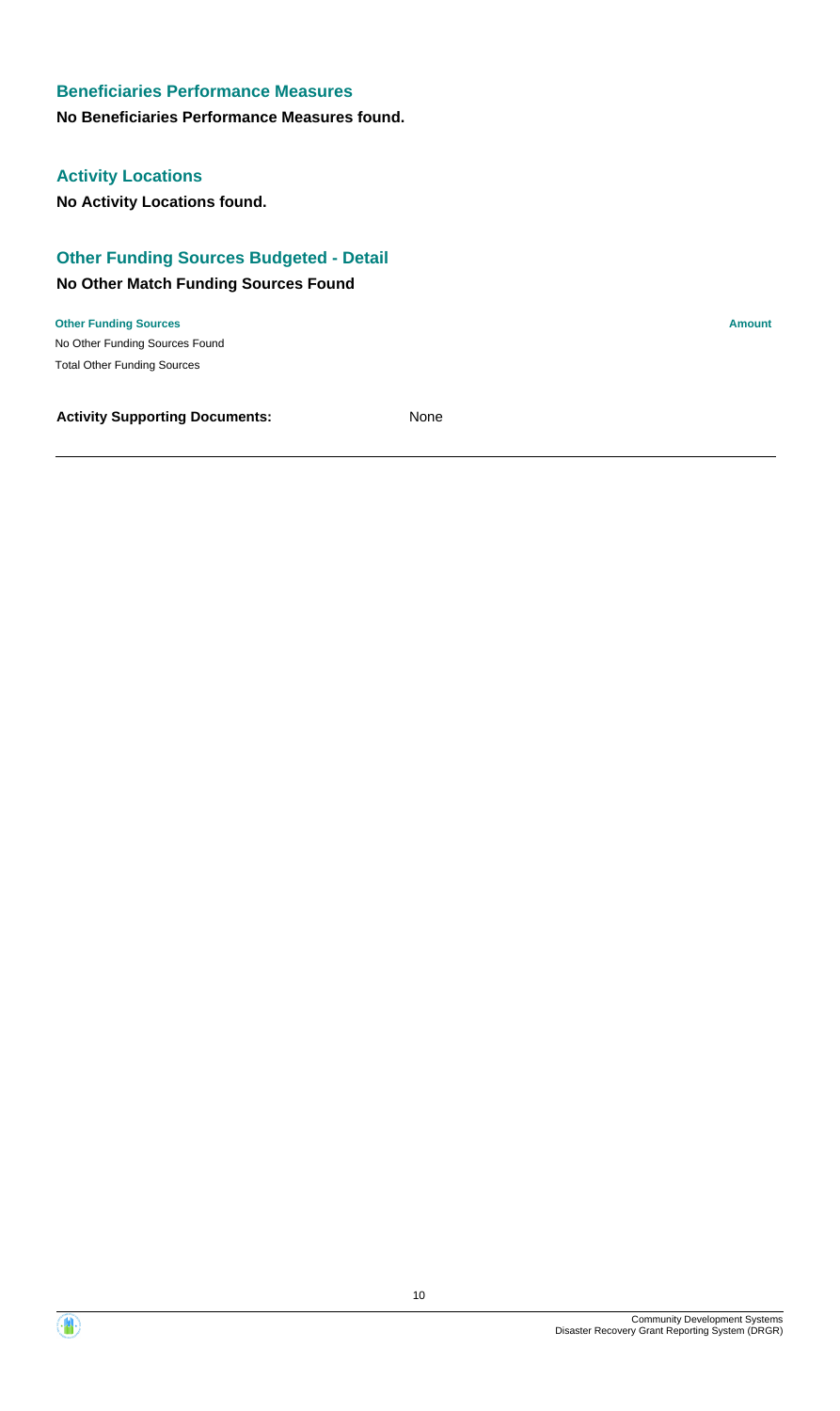**Grantee Activity Number:**

# **65MTAB7203**

# **Activity Title: Large Area Buyouts - LMI Direct**

### **Activitiy Type:**

**Projected Start Date:** 04/01/2021 MIT - Buyout of Properties and The Under Way **Project Number:** 3107

**Benefit Type:** Direct ( HouseHold )

**National Objective:**

**Activity Status: Projected End Date: Completed Activity Actual End Date:** 03/31/2030 **Project Title:** State Infrastructure and Housing

### **Responsible Organization:**

Low/Mod Buyout **Community Development (OCD)**, Disaster

| <b>Overall</b>                                  | <b>Jan 1 thru Mar 31, 2021</b> | <b>To Date</b>  |
|-------------------------------------------------|--------------------------------|-----------------|
| <b>Total Projected Budget from All Sources</b>  | \$0.00                         | \$43,050,000.00 |
| <b>Total Budget</b>                             | \$43,050,000.00                | \$43,050,000.00 |
| <b>Total Obligated</b>                          | \$17,220,000.00                | \$17,220,000.00 |
| <b>Total Funds Drawdown</b>                     | \$0.00                         | \$0.00          |
| <b>Program Funds Drawdown</b>                   | \$0.00                         | \$0.00          |
| <b>Program Income Drawdown</b>                  | \$0.00                         | \$0.00          |
| <b>Program Income Received</b>                  | \$0.00                         | \$0.00          |
| <b>Total Funds Expended</b>                     | \$0.00                         | \$0.00          |
| Office of Community Development (OCD), Disaster | \$0.00                         | \$0.00          |
| <b>Most Impacted and Distressed Expended</b>    | \$0.00                         | \$0.00          |

### **Activity Description:**

The Large Area Buyout Program will purchase properties at high risk of future flooding. This activity will be comprised of funds used for buyout of properties.

### **Location Description:**

In Cameron, Vermilion, and St. Tammany parishes in Louisiana.

### **Activity Progress Narrative:**

Added new Activity, Large Area Buyouts - LMI Direct, with budget of \$43,050,000.00 and obligation of \$17,220,000.00. Changed Activity Status from Planned to Underway. There were no expenditures in this quarter.

# **Accomplishments Performance Measures**

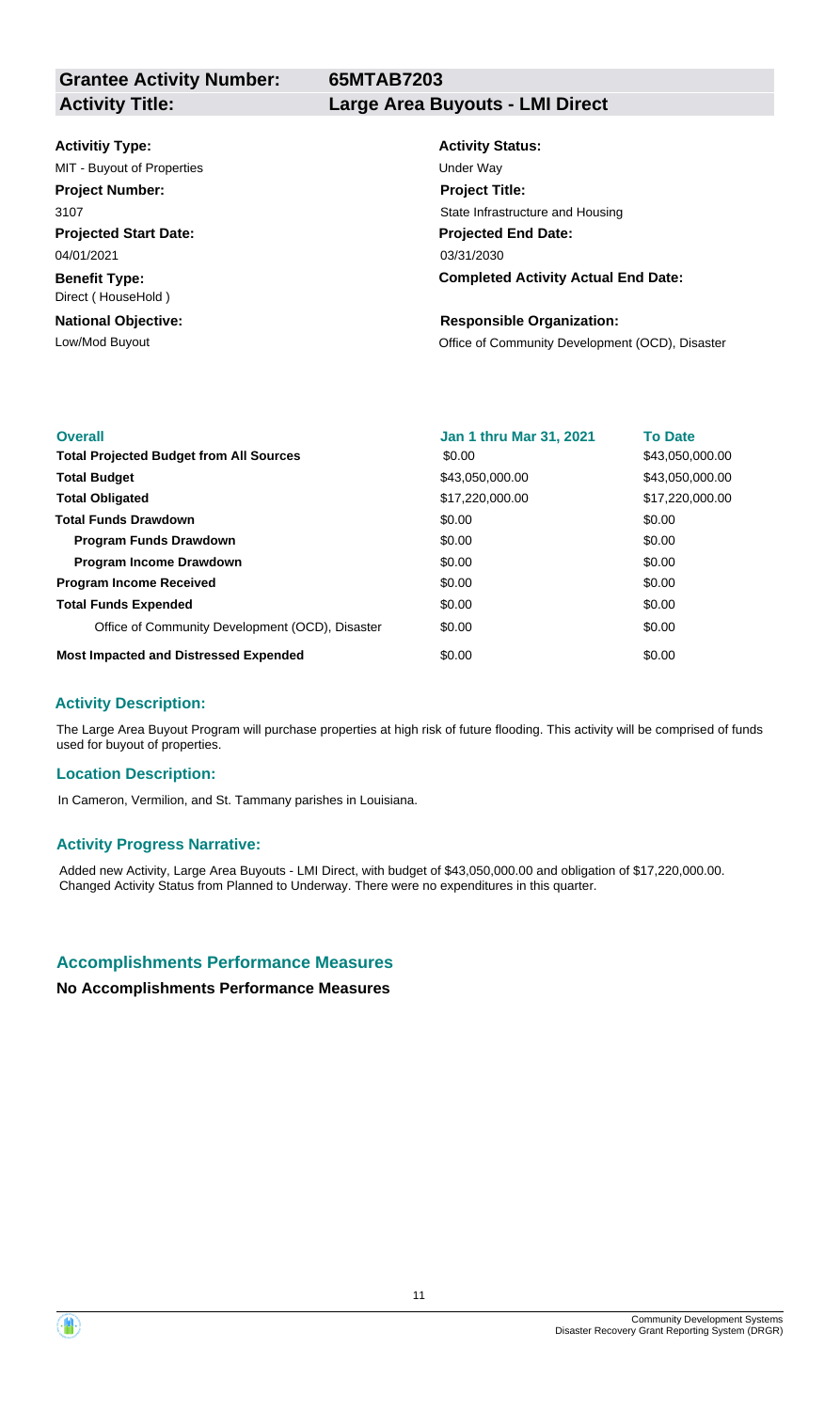### **No Beneficiaries Performance Measures found.**

# **Activity Locations**

**No Activity Locations found.**

# **Other Funding Sources Budgeted - Detail**

### **No Other Match Funding Sources Found**

No Other Funding Sources Found **Other Funding Sources Amount Amount Amount Amount Amount Amount Amount** Total Other Funding Sources

**Activity Supporting Documents:** None

Community Development Systems

Disaster Recovery Grant Reporting System (DRGR)

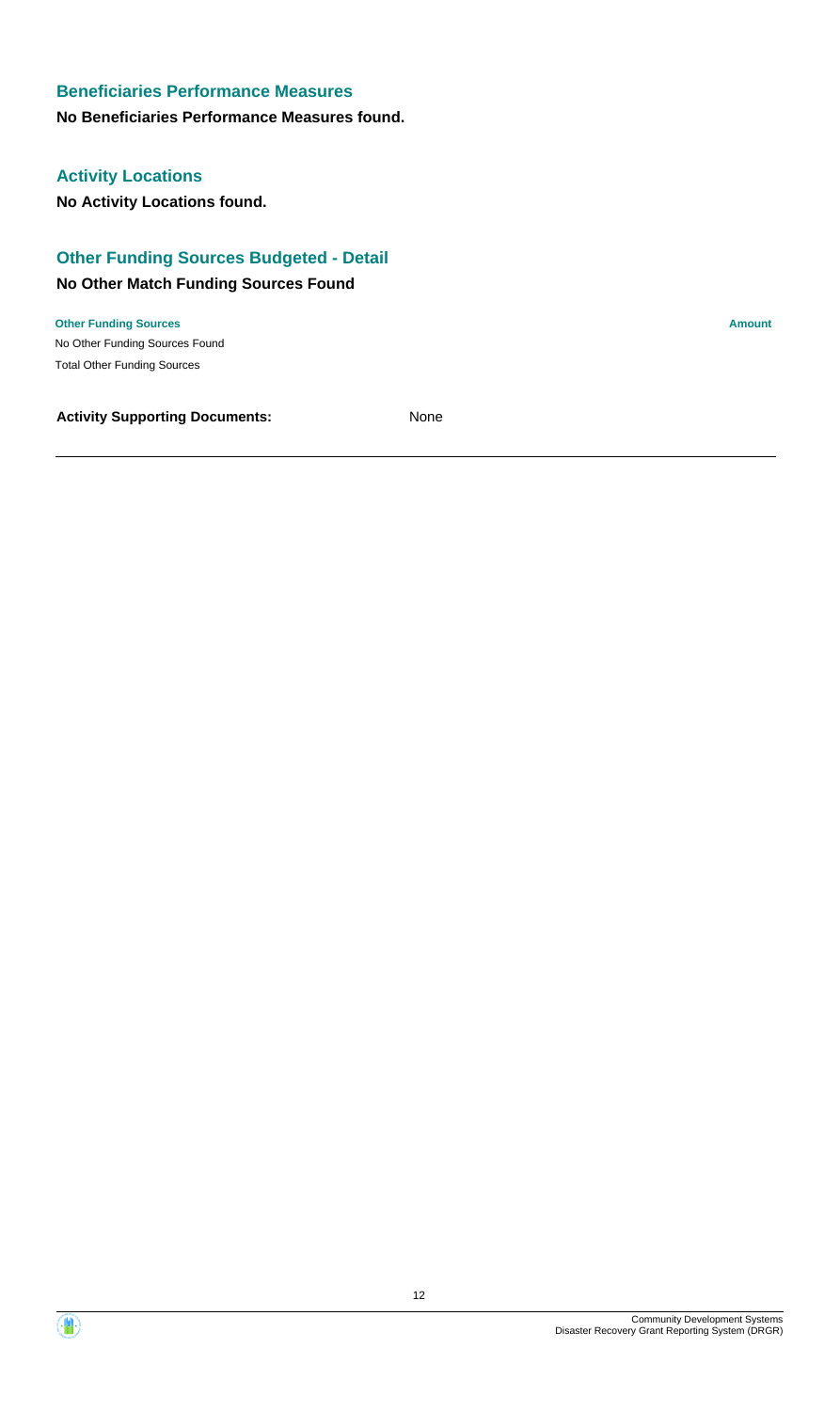### **Activitiy Type:**

**Projected Start Date:** 04/01/2021 MIT - Buyout of Properties and The Under Way **Project Number:** 3107

**Benefit Type:** Direct ( HouseHold )

**National Objective:**

# **Activity Status: Projected End Date: Completed Activity Actual End Date:** 03/31/2030 **Project Title:** State Infrastructure and Housing

### **Responsible Organization:**

Low/Mod Housing Incentive **Community Development (OCD)**, Disaster

| <b>Overall</b>                                  | <b>Jan 1 thru Mar 31, 2021</b> | <b>To Date</b>  |
|-------------------------------------------------|--------------------------------|-----------------|
| <b>Total Projected Budget from All Sources</b>  | \$0.00                         | \$43,050,000.00 |
| <b>Total Budget</b>                             | \$43,050,000.00                | \$43,050,000.00 |
| <b>Total Obligated</b>                          | \$18,020,000.00                | \$18,020,000.00 |
| <b>Total Funds Drawdown</b>                     | \$0.00                         | \$0.00          |
| <b>Program Funds Drawdown</b>                   | \$0.00                         | \$0.00          |
| <b>Program Income Drawdown</b>                  | \$0.00                         | \$0.00          |
| <b>Program Income Received</b>                  | \$0.00                         | \$0.00          |
| <b>Total Funds Expended</b>                     | \$0.00                         | \$0.00          |
| Office of Community Development (OCD), Disaster | \$0.00                         | \$0.00          |
| <b>Most Impacted and Distressed Expended</b>    | \$0.00                         | \$0.00          |

# **Activity Description:**

The Large Area Buyout Program will purchase properties at high risk of future flooding. This activity will be comprised of Housing incentives to encourage relocation to areas at lower risk of future flooding.

### **Location Description:**

In Cameron, Vermilion, and St. Tammany parishes in Louisiana.

### **Activity Progress Narrative:**

Added new Activity, Large Area Buyouts - LMI Direct Hsg Incentive, with budget of \$43,050,000.00 and obligation of \$18,020,000.00. Changed Activity Status from Planned to Underway. There were no expenditures in this quarter.

# **Accomplishments Performance Measures**

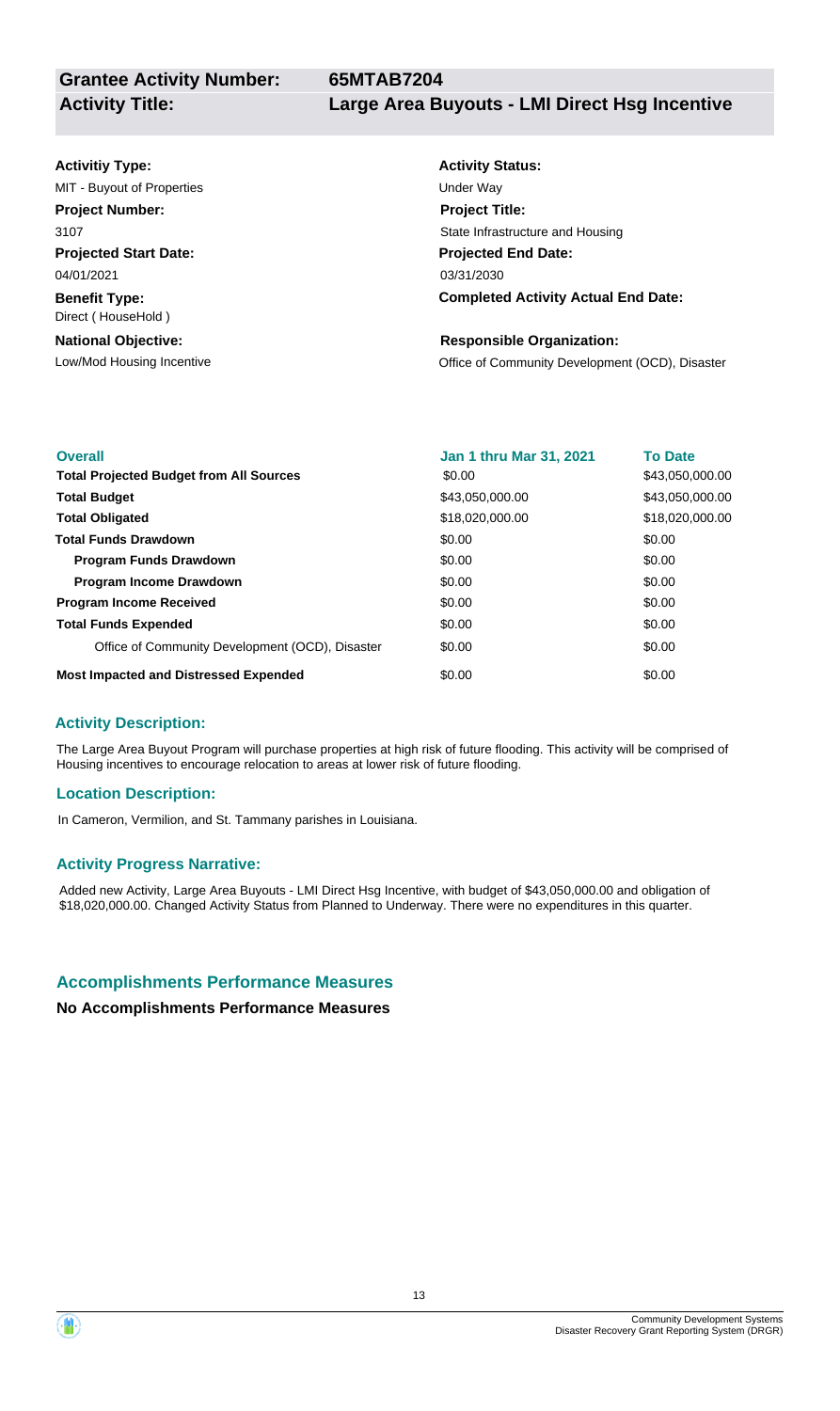### **No Beneficiaries Performance Measures found.**

# **Activity Locations**

**No Activity Locations found.**

# **Other Funding Sources Budgeted - Detail**

### **No Other Match Funding Sources Found**

No Other Funding Sources Found **Other Funding Sources Amount Amount Amount Amount Amount Amount Amount** Total Other Funding Sources

**Activity Supporting Documents:** None

Disaster Recovery Grant Reporting System (DRGR)

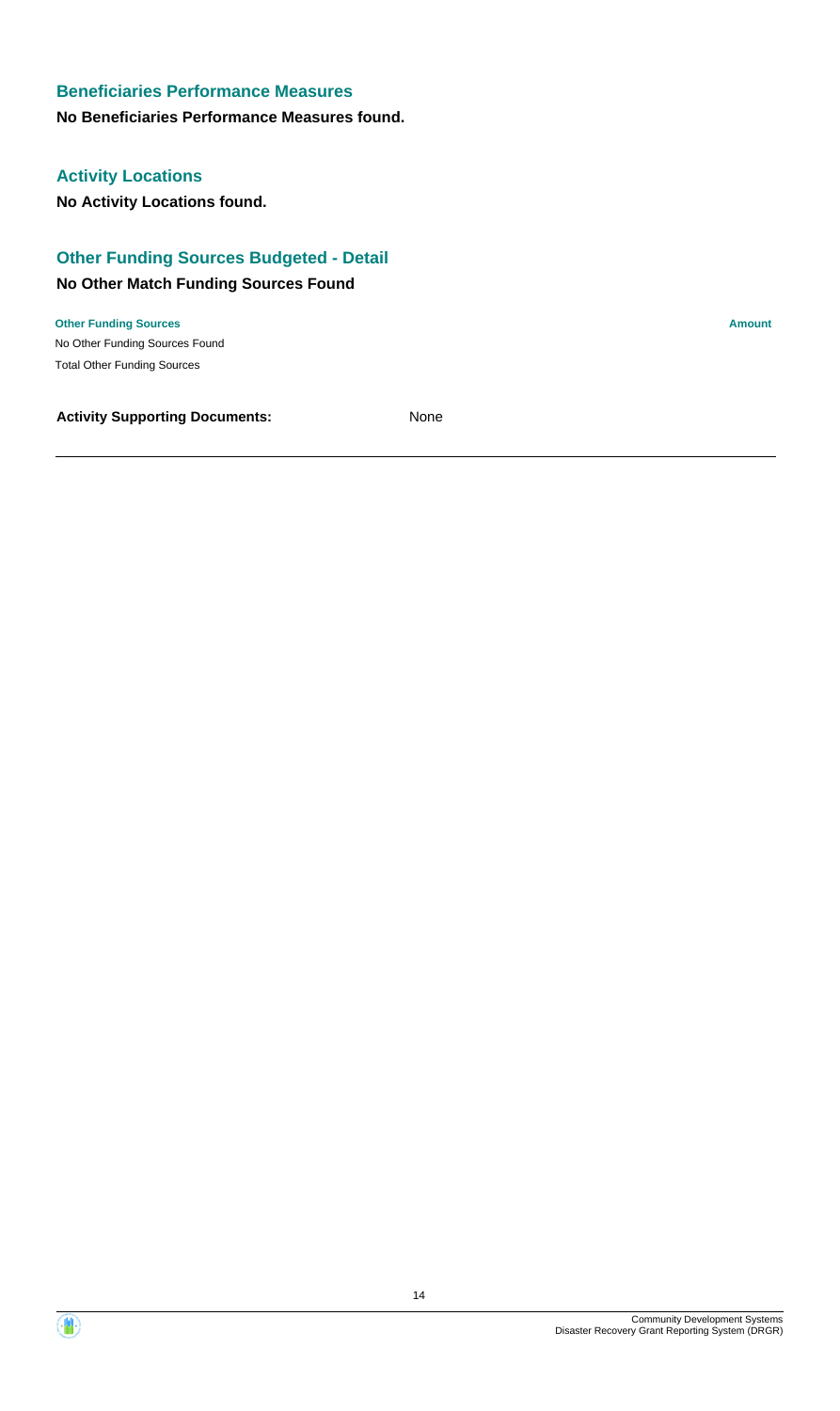**Grantee Activity Number:**

**65MTAB7205**

### **Activitiy Type:**

**Projected Start Date:** 04/01/2021 MIT - Buyout of Properties and The Under Way **Project Number:** 3107

**Benefit Type:** Direct ( HouseHold )

**National Objective:**

### **Activity Title: Large Area Buyouts - UN Direct**

**Activity Status: Projected End Date: Completed Activity Actual End Date:** 03/31/2030 **Project Title:** State Infrastructure and Housing

### **Responsible Organization:**

Urgent Need Mitigation Office of Community Development (OCD), Disaster

| <b>Overall</b>                                  | Jan 1 thru Mar 31, 2021 | <b>To Date</b>  |
|-------------------------------------------------|-------------------------|-----------------|
| <b>Total Projected Budget from All Sources</b>  | \$0.00                  | \$24,600,000.00 |
| <b>Total Budget</b>                             | \$24,600,000.00         | \$24,600,000.00 |
| <b>Total Obligated</b>                          | \$9,840,000.00          | \$9,840,000.00  |
| <b>Total Funds Drawdown</b>                     | \$0.00                  | \$0.00          |
| <b>Program Funds Drawdown</b>                   | \$0.00                  | \$0.00          |
| <b>Program Income Drawdown</b>                  | \$0.00                  | \$0.00          |
| <b>Program Income Received</b>                  | \$0.00                  | \$0.00          |
| <b>Total Funds Expended</b>                     | \$0.00                  | \$0.00          |
| Office of Community Development (OCD), Disaster | \$0.00                  | \$0.00          |
| <b>Most Impacted and Distressed Expended</b>    | \$0.00                  | \$0.00          |

### **Activity Description:**

The Large Area Buyout Program will purchase properties at high risk of future flooding. This activity will be comprised of Housing incentives to encourage relocation to areas at lower risk of future flooding.

### **Location Description:**

In Cameron, Vermilion, and St. Tammany parishes in Louisiana.

### **Activity Progress Narrative:**

Added new Activity, Large Area Buyouts - UN Direct, with budget of \$24,600,000.00 and obligation of \$9,840,000.00. Changed performance measures: # of Households; # of Owner Households back to zero. Changed Activity Status from Planned to Underway. There were no expenditures in this quarter.

# **Accomplishments Performance Measures**



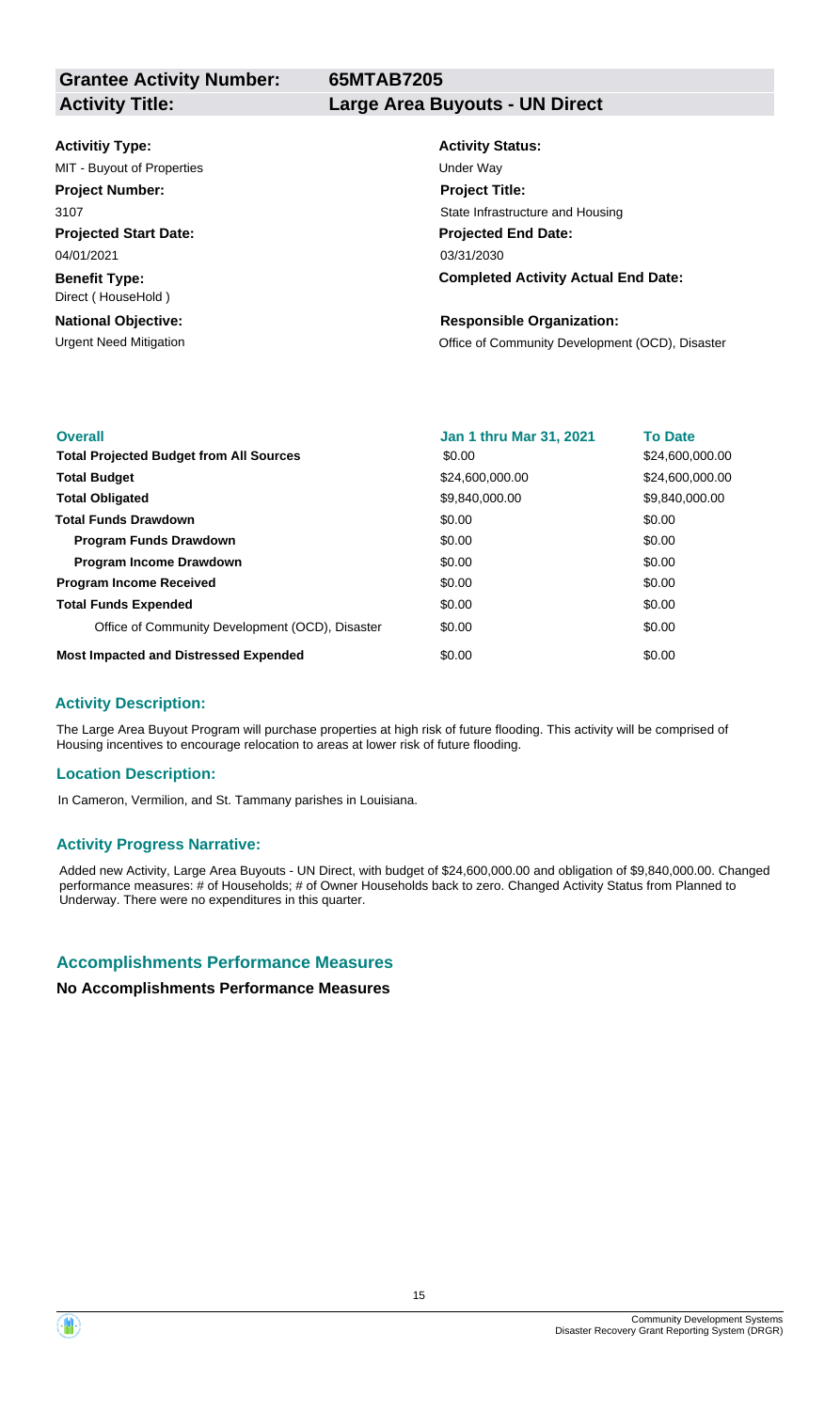### **No Beneficiaries Performance Measures found.**

# **Activity Locations**

**No Activity Locations found.**

# **Other Funding Sources Budgeted - Detail**

### **No Other Match Funding Sources Found**

No Other Funding Sources Found **Other Funding Sources Amount Amount Amount Amount Amount Amount Amount** Total Other Funding Sources

**Activity Supporting Documents:** None

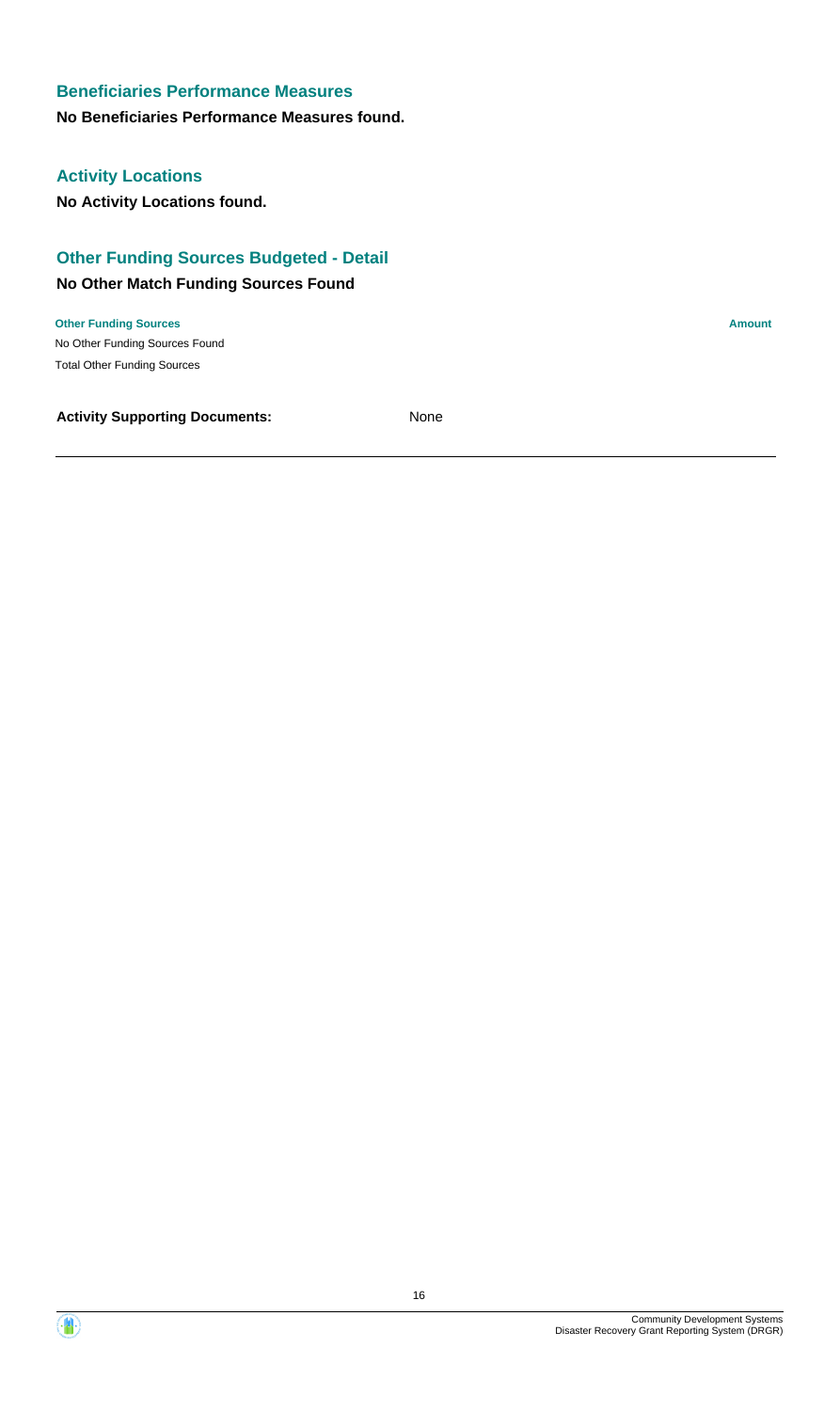**Grantee Activity Number: Activity Title:**

# **65MTRR7701 Regional Retention/Detention and Natural Flood Mgt**

### **Activitiy Type:**

MIT - Public Facilities and Improvements-Non Covered Under Way

### **Project Number:** 3107

**Projected Start Date:**

09/16/2020

**Benefit Type:** Area ( Census )

# **National Objective:**

# **Activity Status: Projected End Date:** 12/30/2026 **Project Title:** State Infrastructure and Housing

# **Completed Activity Actual End Date:**

# **Responsible Organization:**

Low/Mod **Low/Mod Community Development (OCD)**, Disaster

| <b>Overall</b>                                  | Jan 1 thru Mar 31, 2021 | <b>To Date</b>  |
|-------------------------------------------------|-------------------------|-----------------|
| <b>Total Projected Budget from All Sources</b>  | \$0.00                  | \$15,000,000.00 |
| <b>Total Budget</b>                             | \$15,000,000.00         | \$15,000,000.00 |
| <b>Total Obligated</b>                          | \$7,243,200.00          | \$7.243.200.00  |
| <b>Total Funds Drawdown</b>                     | \$0.00                  | \$0.00          |
| <b>Program Funds Drawdown</b>                   | \$0.00                  | \$0.00          |
| <b>Program Income Drawdown</b>                  | \$0.00                  | \$0.00          |
| <b>Program Income Received</b>                  | \$0.00                  | \$0.00          |
| <b>Total Funds Expended</b>                     | \$0.00                  | \$0.00          |
| Office of Community Development (OCD), Disaster | \$0.00                  | \$0.00          |
| <b>Most Impacted and Distressed Expended</b>    | \$0.00                  | \$0.00          |

# **Activity Description:**

The state will identify areas with the potential to detain and retain water capacity, as well as identify strategically located, critical sites that provide beneficial natural functions and are in need of restoration or preservation. These projects may include the creation or restoration of wetland functions, the improvement or enhancement of components of the states' water conveyance infrastructure, and/or the preservation of certain area. In selecting regional retention/detention or natural flood managment projects, the state will emphasize best practices in flood control and techniques with a documented history of effectiveness.

# **Location Description:**

In Rapides Parish, Evangeline Parish, and in the City of Baton Rouge, Louisiana.

# **Activity Progress Narrative:**

Added new Activity, Regional Retention/Detention and Natural Flood Mgt – LMI, with budget of \$15,000,000.00 and obligation of \$7,243,200.00. Removed R1 from the Activity Number and Activity Title on 65MTRR7701 as this activity does not have rounds. Changed Activity Status from Planned to Underway. There were no expenditures in this quarter.

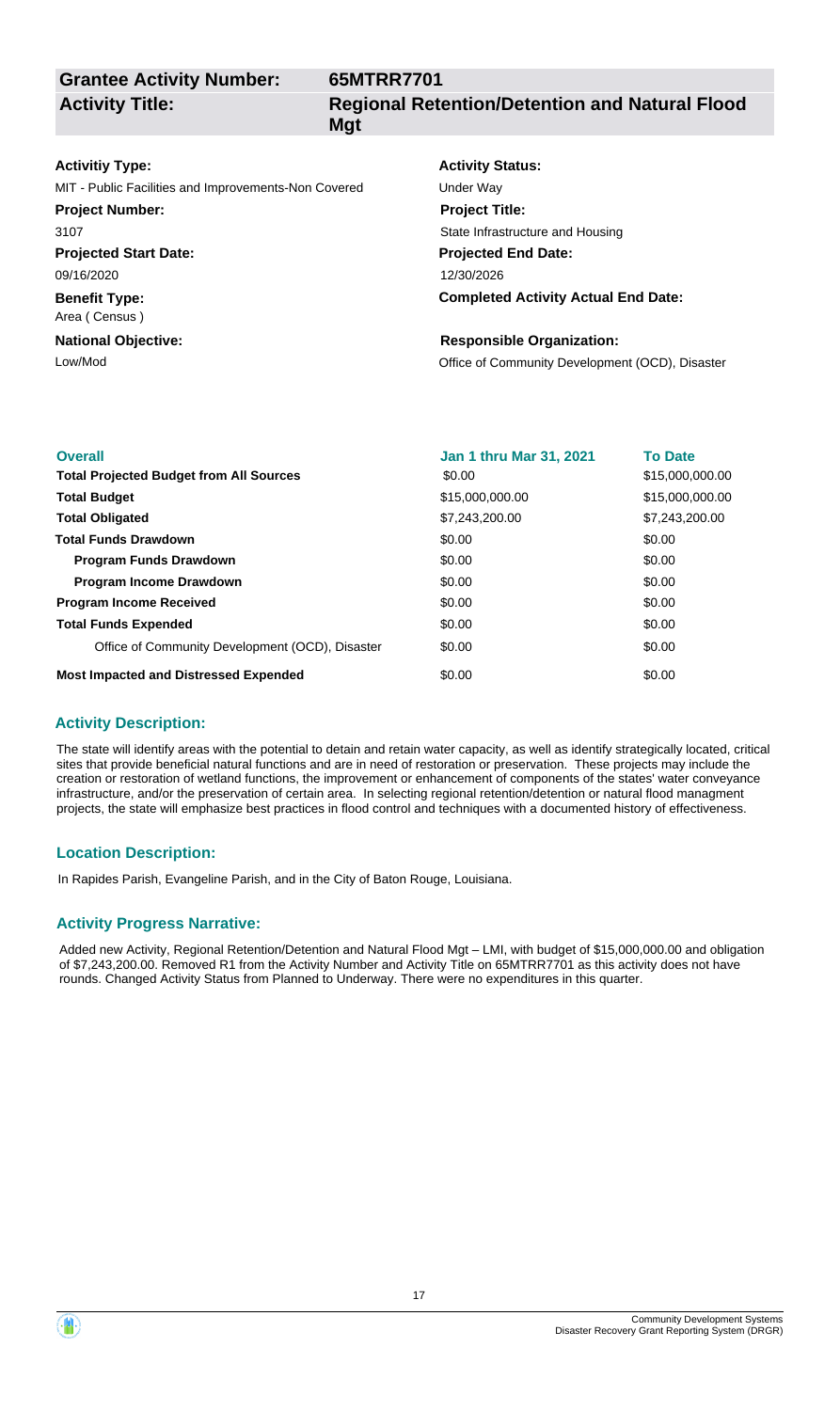**No Beneficiaries Performance Measures found. Beneficiaries Performance Measures**

**No Activity Locations found. Activity Locations**

# **Other Funding Sources Budgeted - Detail**

### **No Other Match Funding Sources Found**

No Other Funding Sources Found **Other Funding Sources Amount** Total Other Funding Sources

**Activity Supporting Documents:** None

18

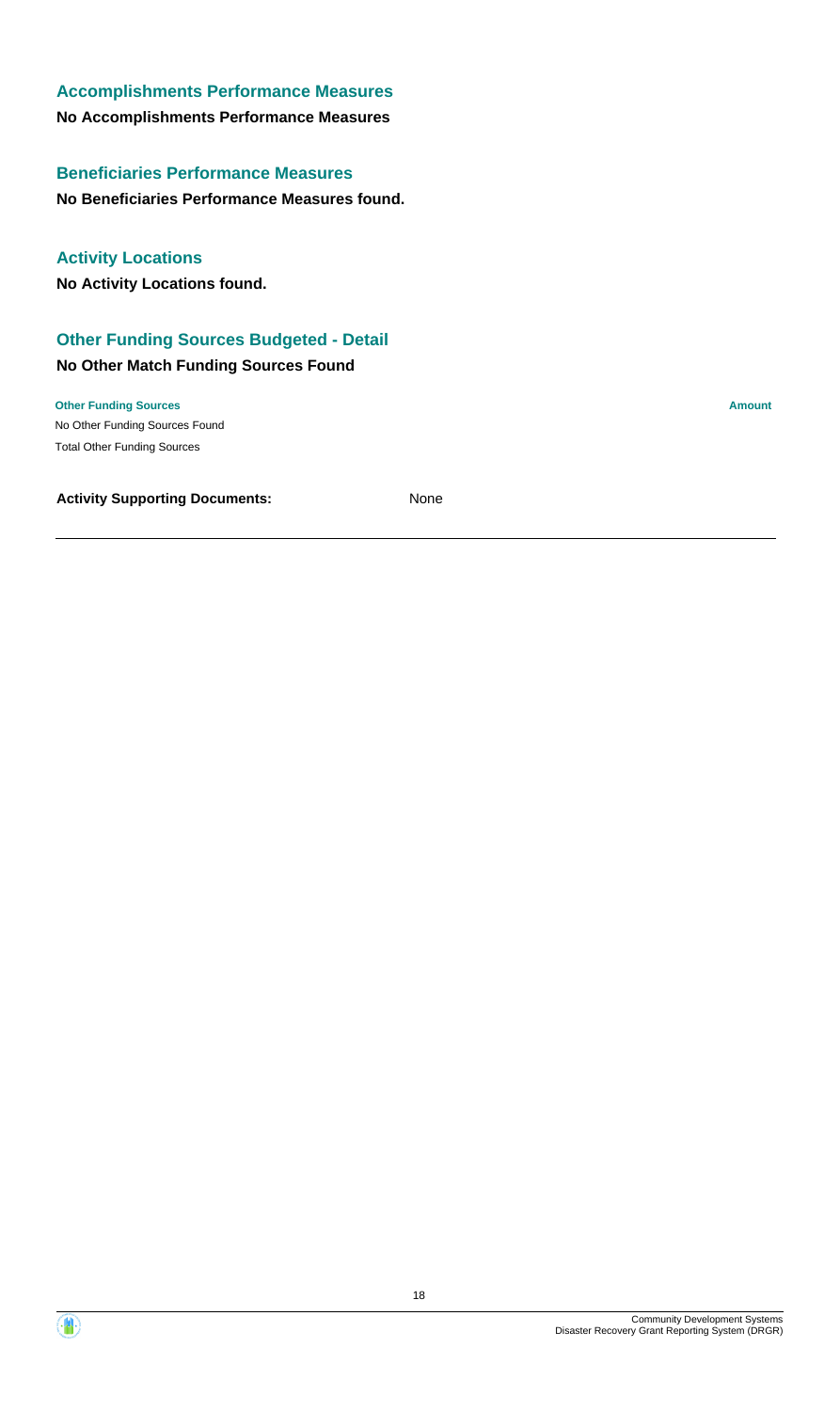**Grantee Activity Number: Activity Title:**

# **65MTRR7702 Regional Retention/Detention and Natural Flood Mgt**

### **Activitiy Type:**

MIT - Public Facilities and Improvements-Non Covered Under Way

**Projected Start Date: Project Number:** 3107

**Benefit Type:** 09/16/2020

Area ( Census )

# **National Objective:**

# **Activity Status:**

**Projected End Date: Completed Activity Actual End Date:** 12/30/2026 **Project Title:** State Infrastructure and Housing

### **Responsible Organization:**

Urgent Need Mitigation **Office of Community Development (OCD)**, Disaster

| <b>Overall</b>                                  | Jan 1 thru Mar 31, 2021 | <b>To Date</b>   |
|-------------------------------------------------|-------------------------|------------------|
|                                                 |                         |                  |
| <b>Total Projected Budget from All Sources</b>  | \$0.00                  | \$150,000,000.00 |
| <b>Total Budget</b>                             | \$150,000,000.00        | \$150,000,000,00 |
| <b>Total Obligated</b>                          | \$137,788,920.00        | \$137,788,920.00 |
| <b>Total Funds Drawdown</b>                     | \$0.00                  | \$0.00           |
| <b>Program Funds Drawdown</b>                   | \$0.00                  | \$0.00           |
| <b>Program Income Drawdown</b>                  | \$0.00                  | \$0.00           |
| <b>Program Income Received</b>                  | \$0.00                  | \$0.00           |
| <b>Total Funds Expended</b>                     | \$0.00                  | \$0.00           |
| Office of Community Development (OCD), Disaster | \$0.00                  | \$0.00           |
| <b>Most Impacted and Distressed Expended</b>    | \$0.00                  | \$0.00           |

# **Activity Description:**

The state will identify areas with the potential to detain and retain water capacity, as well as identify strategically located, critical sites that provide beneficial natural functions and are in need of restoration or preservation. These projects may include the creation or restoration of wetland functions, the improvement or enhancement of components of the states' water conveyance infrastructure, and/or the preservation of certain area. In selecting regional retention/detention or natural flood managment projects, the state will emphasize best practices in flood control and techniques with a documented history of effectiveness.

# **Location Description:**

In Ascension, Avoyelles, Beauregard, Caddo, Cameron, Franklin, Grant, Jackson, Livingston, Rapides, St. Landry, Vermilion, and Vernon parishes in Louisiana.

# **Activity Progress Narrative:**

Added new Activity, Regional Retention/Detention and Natural Flood Mgt – UN, with budget of \$150,000,000.00 and obligation of \$137,788,920.00. Removed R1 from the Activity Number and Activity Title on 65MTRR7702 as this activity does not have rounds. Changed Activity Status from Planned to Underway. There were no expenditures in this quarter.

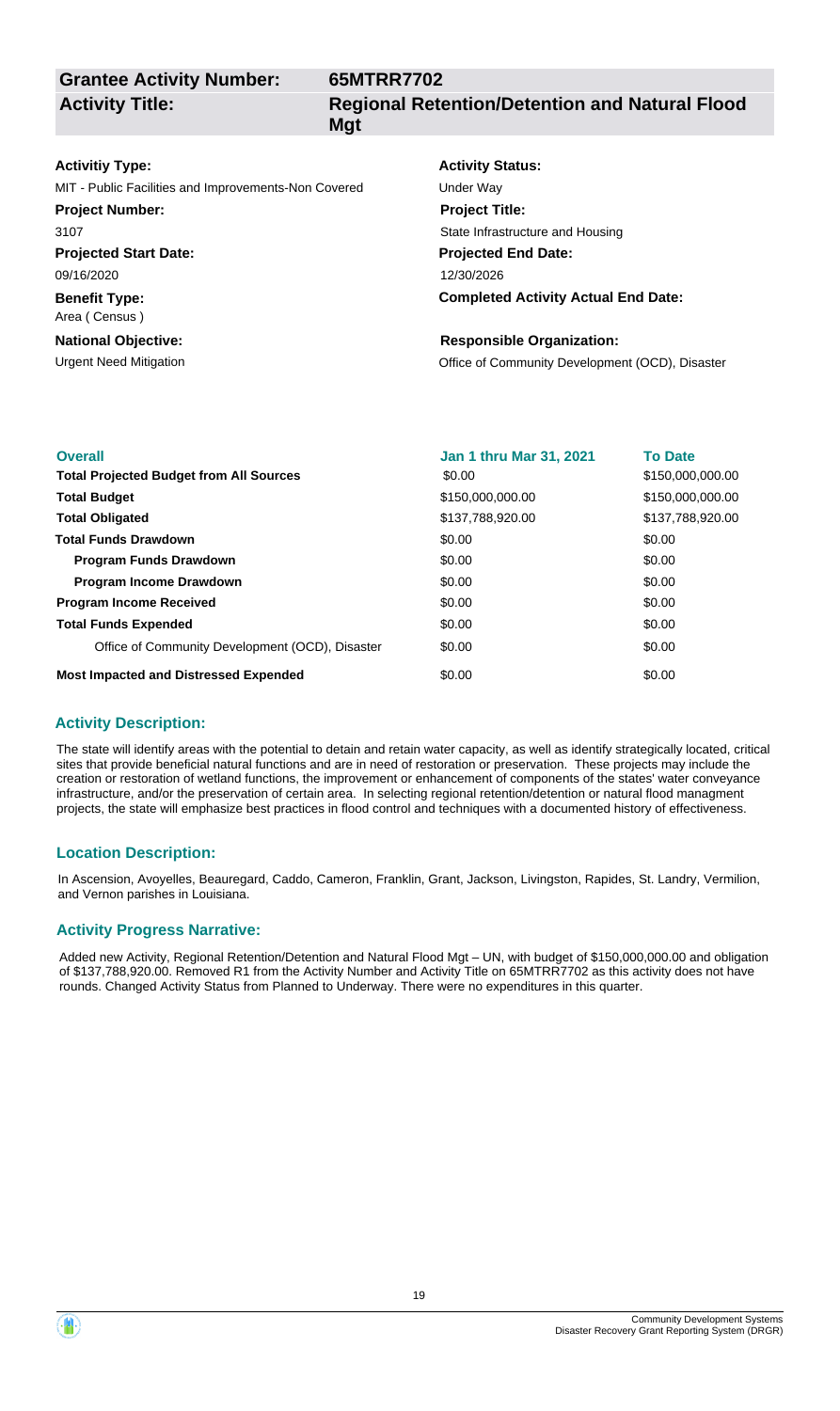| <b>Accomplishments Performance Measures</b>    |               |
|------------------------------------------------|---------------|
| No Accomplishments Performance Measures        |               |
| <b>Beneficiaries Performance Measures</b>      |               |
| No Beneficiaries Performance Measures found.   |               |
| <b>Activity Locations</b>                      |               |
| No Activity Locations found.                   |               |
| <b>Other Funding Sources Budgeted - Detail</b> |               |
| No Other Match Funding Sources Found           |               |
| <b>Other Funding Sources</b>                   | <b>Amount</b> |
| No Other Funding Sources Found                 |               |
| <b>Total Other Funding Sources</b>             |               |
| <b>Activity Supporting Documents:</b>          | None          |
|                                                |               |

**Project # / 3109 / Watershed Monitoring, Mapping, and Modeling**

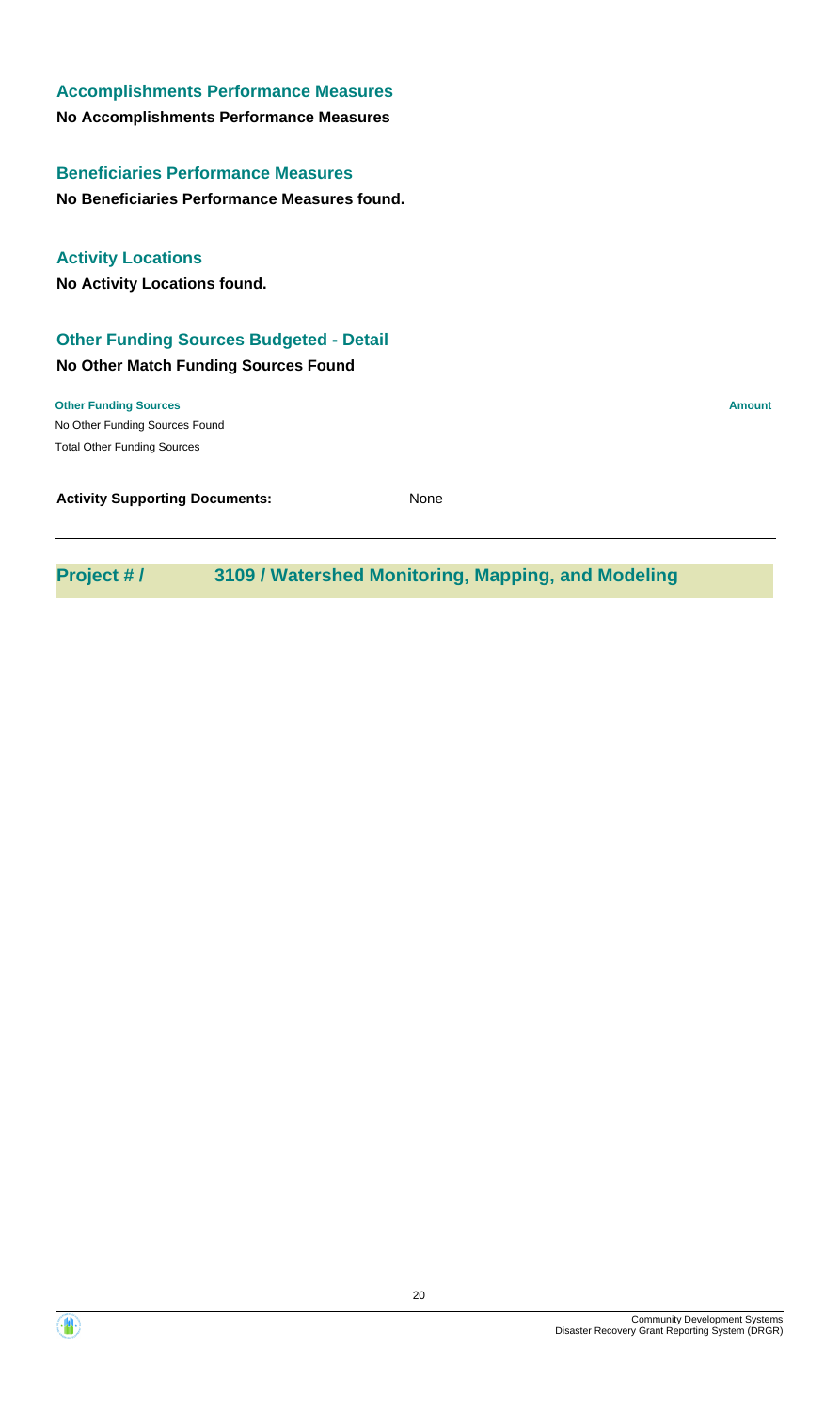**Grantee Activity Number:**

### **Activitiy Type:**

**Projected Start Date:** 09/17/2020 MIT - Planning and Capacity Building Under Way **Project Number:** 3109

**Benefit Type:** Area ( Census )

**National Objective:**

# **Activity Status: Projected End Date: Completed Activity Actual End Date:** 09/16/2032 **Project Title:** Watershed Monitoring, Mapping, and Modeling

### **Responsible Organization:**

NA LOUISIANA DEPARTMENT OF ENVIRONMENTAL

| <b>Overall</b>                                 | <b>Jan 1 thru Mar 31, 2021</b> | <b>To Date</b>   |
|------------------------------------------------|--------------------------------|------------------|
| <b>Total Projected Budget from All Sources</b> | \$0.00                         | \$145,670,040.00 |
| <b>Total Budget</b>                            | \$145,670,040.00               | \$145,670,040.00 |
| <b>Total Obligated</b>                         | \$105,000,000.00               | \$105,000,000,00 |
| <b>Total Funds Drawdown</b>                    | \$0.00                         | \$0.00           |
| <b>Program Funds Drawdown</b>                  | \$0.00                         | \$0.00           |
| <b>Program Income Drawdown</b>                 | \$0.00                         | \$0.00           |
| <b>Program Income Received</b>                 | \$0.00                         | \$0.00           |
| <b>Total Funds Expended</b>                    | \$0.00                         | \$0.00           |
| LOUISIANA DEPARTMENT OF ENVIRONMENTAL          | \$0.00                         | \$0.00           |
| <b>Most Impacted and Distressed Expended</b>   | \$0.00                         | \$0.00           |

# **Activity Description:**

Informed decision-making requires the use of best available scientific data. Consequently, it is imperative for there to be detailed, accurate, dynamic, upgradable, accessible and consistent mapping and modeling that allows the state, regional and local governments and private industry to make smart immediate, intermediate, and long-term decisions related to development, investment in structural and nonstructural infrastructure, land-use decisions, and other public and private mechanisms for investment. This activity funds the acquisition and monitoring of data necessary for and the development of a comprehensive set of hydraulic and hydrologic models for all watersheds within Louisiana.

The data and models developed will enable long-term flood resilience, more targeted flood control project selection and regional coordination along watershed boundaries. Specifically, the data and models will:

• Enable strategic decision-making in flood or disaster preparation and response scenarios based on projected water elevation and inundation. Examples of this include using the H&H models to plan evacuation routes, evacuation or closure of hospitals and medical facilities, and estimate shelter needs based on a given flood scenario;

• Enable the analysis and prioritization of structural and nonstructural flood control projects;

• Illustrate the benefits of implementing policy changes to foster more resilient development;

• Enable resilient infrastructure design;

• Enable businesses and industrial facilities to implement flood-proofing or resilient site design;

• Enable local leaders within a given watershed to work from the same set of hydrologic assumptions, thereby enabling consensus;

• Empower homeowners and residents to understand their flood risk profile under different weather and climate scenarios; and